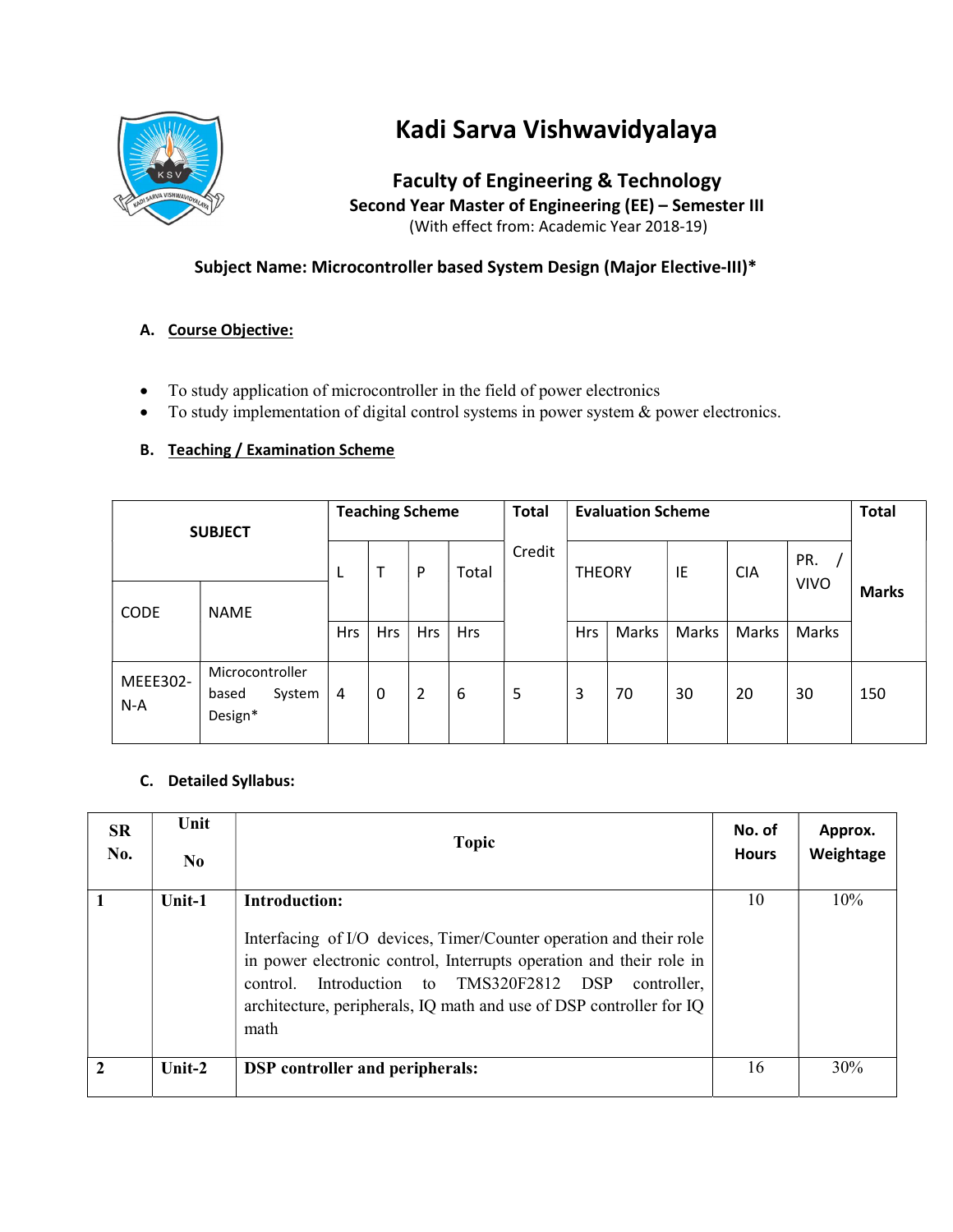|                         |           | <b>General Purpose Input Output pins</b>                                                                                                                                                                                                                                   |    |     |
|-------------------------|-----------|----------------------------------------------------------------------------------------------------------------------------------------------------------------------------------------------------------------------------------------------------------------------------|----|-----|
|                         |           | Introduction, Multiplexing of I/O pins, Input qualification, Use of<br>GPIO for control for converter                                                                                                                                                                      |    |     |
|                         |           | <b>Analog to Digital Conversion</b>                                                                                                                                                                                                                                        |    |     |
|                         |           | Introduction, Internal structure of ADC in TMS320F281x,<br>Autoconversion Sequencer Principle of Operation, Uninterrupted<br>Autosequenced Mode, Control word and application                                                                                              |    |     |
|                         |           | <b>Event Manager</b>                                                                                                                                                                                                                                                       |    |     |
|                         |           | Operation of Timer in various modes, PWM/CMP Units and their<br>operation, SVPWM unit, Capture unit, QEP circuit and their<br>operation and other feature of Event Manager                                                                                                 |    |     |
| $\overline{\mathbf{3}}$ | Unit-3    | <b>AC/DC</b> converter:                                                                                                                                                                                                                                                    | 12 | 20% |
|                         |           | Interfacing circuits for AC/DC converter, Zero crossing detection<br>method, control in discontinuous conduction, Algorithm<br>development, Single phase half/fully controlled converter, Three<br>phase converters and their control in open loop and closed loop<br>mode |    |     |
|                         |           | <b>DC/DC</b> converter:                                                                                                                                                                                                                                                    |    |     |
|                         |           | Implementation of DSP algorithm in buck, boost and buck-boost<br>converters, interfacing circuits, closed loop control                                                                                                                                                     |    |     |
| 4                       | Unit-4    | <b>DC/AC</b> converter(Inverter):                                                                                                                                                                                                                                          | 16 | 30% |
|                         |           | Control of VSI in six-step mode, implementation of various PWM<br>schemes with DSP controller, Implementation of SVPWM<br>algorithm using PWM unit/SVPWM unit                                                                                                              |    |     |
|                         |           | <b>AC/AC</b> converter                                                                                                                                                                                                                                                     |    |     |
|                         |           | Control of matrix converter and algorithm implementation                                                                                                                                                                                                                   |    |     |
| 5                       | Unit- $5$ | <b>Case Study</b>                                                                                                                                                                                                                                                          | 06 | 10% |
|                         |           | Development of case study for any real time power electronic<br>system                                                                                                                                                                                                     |    |     |